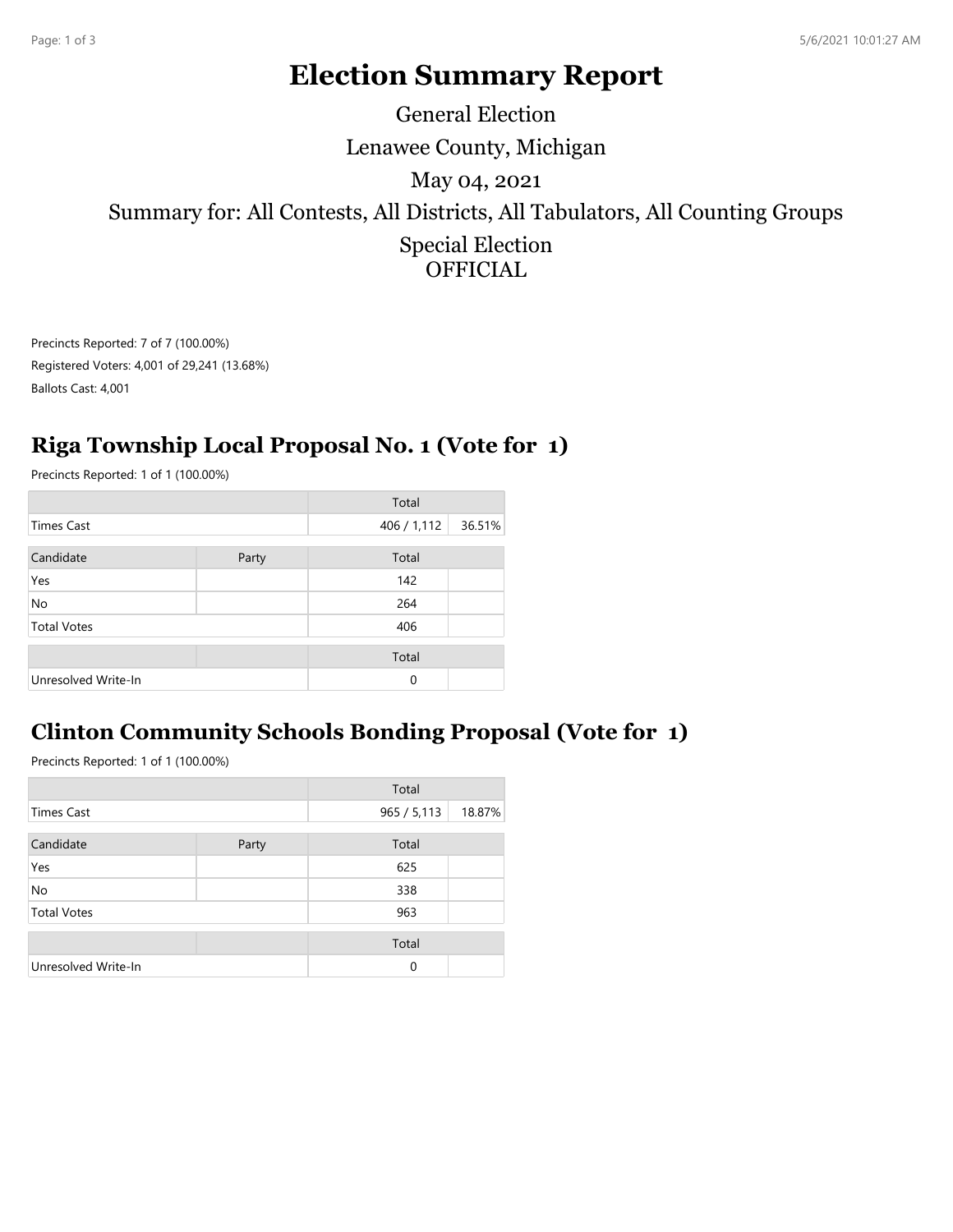#### **Madison School District I. Operating Millage Renewal Proposal (Vote for 1)**

Precincts Reported: 1 of 1 (100.00%)

|                     |       | Total       |       |
|---------------------|-------|-------------|-------|
| <b>Times Cast</b>   |       | 281 / 4,474 | 6.28% |
| Candidate           | Party | Total       |       |
| Yes                 |       | 212         |       |
| No                  |       | 68          |       |
| <b>Total Votes</b>  |       | 280         |       |
|                     |       | Total       |       |
| Unresolved Write-In |       | 0           |       |

#### **Madison School District II. Sinking Fund Millage Proposal (Vote for 1)**

Precincts Reported: 1 of 1 (100.00%)

|                     |       | Total       |       |
|---------------------|-------|-------------|-------|
| <b>Times Cast</b>   |       | 281 / 4,474 | 6.28% |
| Candidate           | Party | Total       |       |
| Yes                 |       | 196         |       |
| No                  |       | 84          |       |
| <b>Total Votes</b>  |       | 280         |       |
|                     |       | Total       |       |
| Unresolved Write-In |       | 0           |       |

#### **Morenci Area Schools Operating Millage Renewal Proposal (Vote for 1)**

Precincts Reported: 1 of 1 (100.00%)

|                     |       | Total       |       |
|---------------------|-------|-------------|-------|
| <b>Times Cast</b>   |       | 259 / 3,378 | 7.67% |
| Candidate           | Party | Total       |       |
| Yes                 |       | 196         |       |
| No                  |       | 63          |       |
| <b>Total Votes</b>  |       | 259         |       |
|                     |       | Total       |       |
| Unresolved Write-In |       | 0           |       |

#### **Tecumseh Public Schools Millage Renewal Proposal (Vote for 1)**

Precincts Reported: 3 of 3 (100.00%)

|                     |       | Total          |        |
|---------------------|-------|----------------|--------|
| <b>Times Cast</b>   |       | 2,090 / 15,164 | 13.78% |
| Candidate           | Party | Total          |        |
| Yes                 |       | 1,551          |        |
| No                  |       | 534            |        |
| <b>Total Votes</b>  |       | 2,085          |        |
|                     |       | Total          |        |
| Unresolved Write-In |       | $\Omega$       |        |